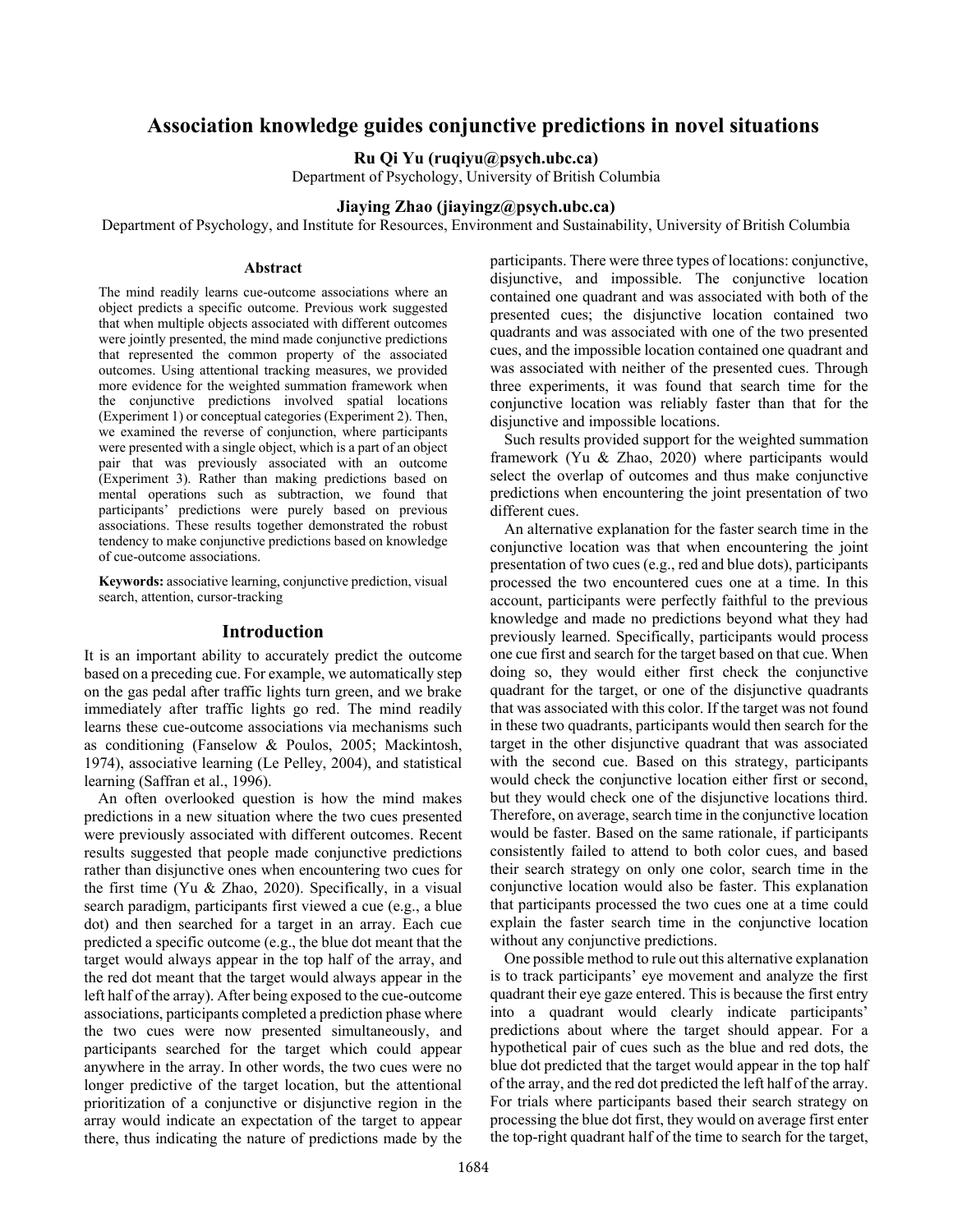and the top-left quadrant half of the time. Likewise, if they based search strategy on the red dot first, they would first enter the top-left quadrant half of the time, and the bottomleft quadrant half of the time. Overall, if participants processed one color at a time during search, they would first enter the top-left quadrant (conjunctive location) exactly 50% of the time. The summed frequency of first entry into the bottom-left and top-right quadrants (disjunctive locations) would also be 50% of the time. On the other hand, if participants predicted that the target would appear in the conjunctive location (the top-left quadrant), they would first enter that quadrant more often than their combined first entry into the disjunctive quadrants.

Using this tracking paradigm, the current study first replicated the findings in Yu and Zhao (2020) to rule out the discussed alternative explanations of the original findings (Experiment1). Additionally, two more important questions about participants' predictions can be answered with the tracking paradigm.

First, in the previously discussed spatial search paradigm, the conjunction of outcomes (e.g., target in the top-left quadrant) was already presented to the participants during exposure. Conjunctive predictions can be generated simply by selecting from the encountered exemplars that were associated with the cues. Therefore, Experiment 2 examined whether conjunctive predictions can be made for conceptual categories (e.g., a cue predicting large objects, another cue predicting animate objects), where the abstract conceptual conjunction (new exemplars of large animate objects) was never previously seen being associated with the cues.

Second, if predictions are based on selecting the outcome with the highest probability after weighted summation, then predictions can also be based on the most probable outcome after a weighted subtraction. Experiment 3 examined the possibility of a weighted subtraction.

Due to the pandemic, the tracking measure described in all experiments here would employ an online BubbleView technique. The idea for online tracking came from (Kim et al., 2017, [https://bubbleview.namwkim.org/\)](https://bubbleview.namwkim.org/), but we have coded the tracking paradigm ourselves to fit the requirements of the current experiments. Specifically, participants viewed a blurred display of shapes where the location of each shape was discernible, but the specific identity of each shape was not. Participants had to first move their cursor to the center of the screen to activate a red probe circle. They could then move the probe circle around, and the shapes within the circle will be fully revealed. The size of the circle was designed so that the shapes can only be revealed one at a time.

# **Experiment 1**

This experiment aimed to replicate the results of Yu and Zhao (2020) using a bubble view tracking paradigm.

### **Participants**

Replicating the original paradigm (Yu  $&$  Zhao, 2020), a total of 60 students (38 female, mean age=21.5 years, SD=2.8) participated for course credit. All subsequent experiments followed this sample size.

### **Stimuli**

1 For each trial in the experiment, participants saw one colored dot first, followed by a search array (Fig. 1). The color dot could appear in one of four colors (R/G/B): red (255/0/0), yellow (255/255/0), blue (0/0/255), or grey (192/192/192). Each dot subtended 2.2° of visual angle. For each search array following the dot, 16 objects were presented in an invisible 8-by-8 grid. Each cell in the grid subtended 1.7° of visual angle. The 8-by-8 grid was divided into four 4-by-4 quadrants, where each quadrant was separated from the adjacent two quadrants by 2.2° of visual angle. Each quadrant contained four objects, where no row or column in the quadrant could be empty.

Out of the 16 objects in each array, 15 were distractors in "L" shapes, randomly pointing to the left or right. There was only one target in each array, which was a rotated "T", randomly pointing to the left or right. Participants were asked to find the target "T" and indicate which direction the "T" was pointing (left or right) by pressing a key on the keyboard, as quickly and accurately as possible.

For each trial, the color dot was presented on the screen for 1000ms. Followed by a 1000ms blank screen, the search array appeared on the screen until response. There was a 1000ms blank screen interval between trials.

# **Procedure**

Experiment 1: Exposure phase



**Fig. 1. Experiment 1 exposure phase**. Each color dot predicted the location of the target in the subsequent search array. In the visual search task, participants saw the color dot first, and then searched for a target (the rotated "T") and judged the direction of target as quickly and accurately as possible.

Participants first completed the exposure phase (Fig. 1). During exposure, one color dot appeared on the screen at a time followed by a visual search array. The task employed

viewing from a computer. The stimuli dimensions given below assumed that the presentation screen is a standard 24-inch LED monitor with the viewer seated 50cm away.

<sup>&</sup>lt;sup>1</sup> As data were collected online, participants used their own personal computers to view stimuli. The program detects whether a mobile device or a computer was used. We only took data when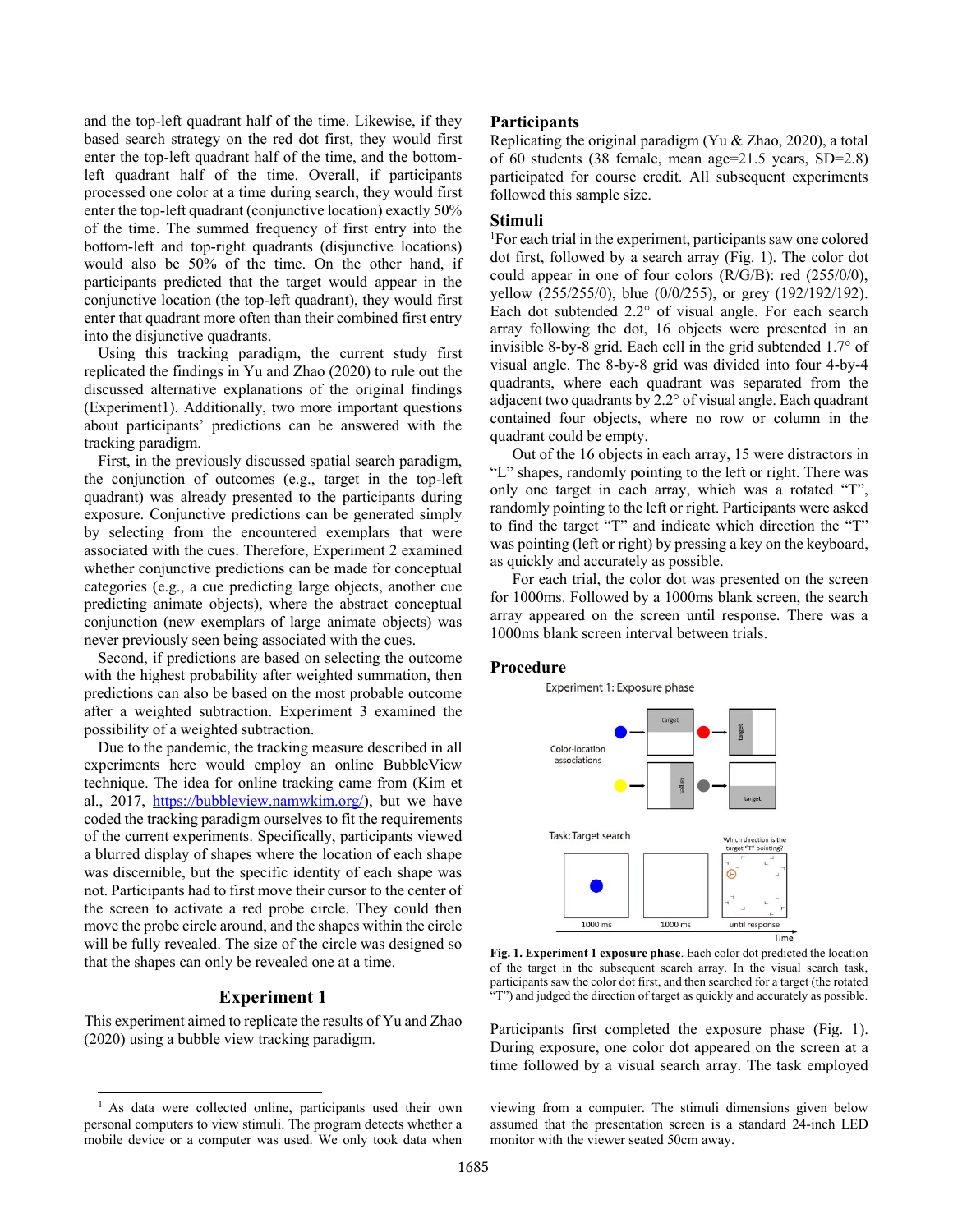the bubble view technique described in the introduction. Each of the four colors was presented for 6 times during exposure, resulting in a total of 24 trials (the order of the trials was random). Each color predicted that the target "T" in the search array always appeared in a unique half of the array (the top, left, bottom, or right half). For example, after the blue dot, the target always appeared in the top half of the array. After the red dot, the target always appeared in the left half of the array. The target location within each half of the array was counter-balanced between the two quadrants (e.g., counterbalanced between top-left and top-right quadrants for the top half), and the target location within each quadrant was randomly determined. The color-location associations were randomly determined for each participant but remained fixed throughout the experiment for the participant.

Since the procedures were administered online, the colorlocation associations were made explicit to ensure an adequate level of association knowledge. Before exposure, participants were explicitly told about these specific associations in the instructions. Then, they were tested on these associations in a multiple-choice format. The test was administered continuously until perfect accuracy was reached. Next, the program would start the exposure phase. Following the exposure, the same test procedures were administered again to ensure participants' knowledge of the color-location associations going into the next phase. This test procedure was used for all the subsequent experiments.

Experiment 1: Prediction phase



**Fig. 2. Experiment 1 prediction phase**. The four colors were combined into six color pairs. The pairs were presented first, followed by a search array. The target appeared in all four quadrants with equal frequency following each pair. Based on the color-location associations during exposure, there were four types of target location following each color pair. These include the locations consistent with a conjunctive prediction (C), locations consistent with a disjunctive prediction (D), and the impossible locations (I).

After exposure, participants completed the prediction phase (Fig. 2). During this phase, two color dots were presented at the same time in each trial, followed by a search array. There were six unique color pairs. Each color pair and the following search array were presented four times in the prediction phase in a random order, resulting in 24 trials in total. Following each pair, the target appeared in the four quadrants with equal frequency (the top-left, top-right, bottom-left, and bottom right quadrant). The location of the target within the quadrant was randomly determined.

Since the target now appeared in the four quadrants with equal frequency, faster response time in target search in a given quadrant and first entry into a quadrant to search for the target would both indicate that the participant prioritized that quadrant for target search. This would mean that the participant expected that the target would appear in that quadrant, suggesting a prediction of where the target would appear after seeing the two color dots.

Based on the color-location associations during exposure, there were four types of target location following each pair: locations consistent with a conjunctive prediction (C), locations consistent with a disjunctive prediction (D), and the impossible locations where the target would never appear based on the prior color-location associations (I). Participants were only told that they would now see two color dots appearing simultaneously on the screen before each search array, after which they would search for the target.

# **Results and Discussion**

We first analyzed the responses time (RT) of correct trials in the prediction phase. We grouped the trials in the prediction phase into three types: conjunction, disjunction, and impossible. For the blue and red pair, the blue dot previously predicted that the target would appear in the top half of the array and the red dot previously predicted that the target would appear in the left half of the array. This means that the top left quadrant was the conjunctive quadrant, the top right and the bottom left quadrants were the disjunctive quadrants, and the bottom right quadrant was the impossible quadrant. Faster RT in the conjunctive quadrant would indicate that participants expected the target to appear in that quadrant, suggesting a conjunctive prediction. We plotted the RT in each location in the prediction phase (Fig. 3).

Since data were collected online, we performed additional measures to clean up the data. If overall search accuracy in the prediction phase was below 60%, the data from that participant would be taken out. The same practice was used for all subsequent experiments. Using this threshold, we collected data from 67 participants, and data from 7 of the participants were taken out. For the remaining participants, the average accuracy was 96%.

A one-way repeated-measures (location types: conjunction, disjunction, and impossible) ANOVA revealed a significant main effect  $[F(2,118)=4.94, p<0.1, \eta_p^2=0.09]$ . This suggests that participants attended to the four quadrants differently during the prediction phase. Post-hoc Tukey HSD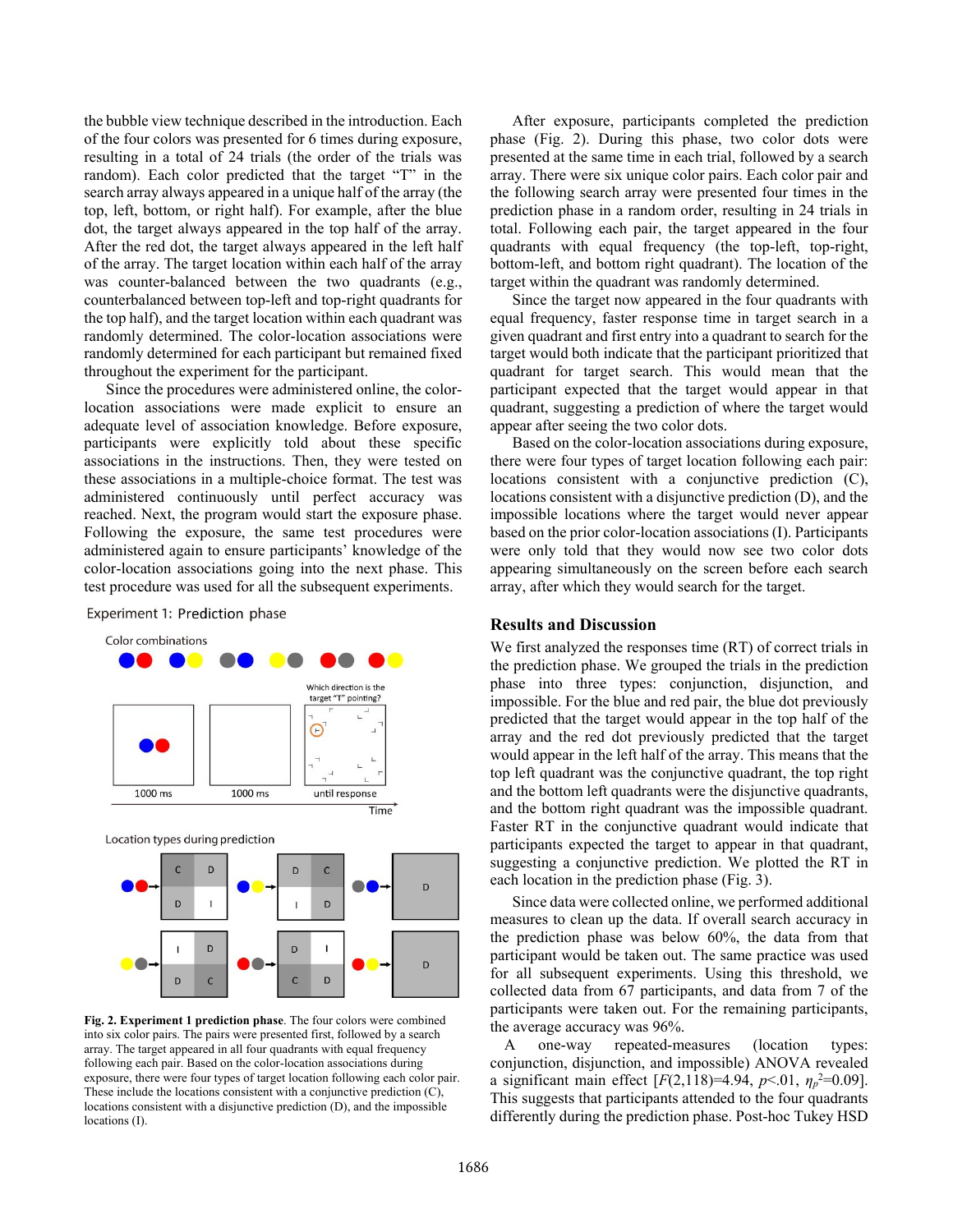tests showed that RT in the impossible trials was reliably slower than that in the conjunction trials  $[p=0.03]$ .

Importantly, we analyzed the tracking data of correct trials and computed the location that participants first entered. Again, using the blue and red pair as an example, if participants in a trial first entered the top-left quadrant to search for the target, this would indicate that they made a conjunctive prediction about the target location. Trials where the two colors were associated with two non-overlapping halves (top half and bottom half) were excluded in this analysis. This is because participants could only enter a disjunctive quadrant in these trials. As described in the introduction, this tracking measure was aimed to test the alternative account where participants might base their search strategy on processing one color at a time. Also, since some participants might not base their search strategy on the exposure color-location associations, especially if they realized that colors no longer predicted target locations in the prediction phase. Therefore, the critical comparison to see whether participants made conjunctive predictions would be between the frequency of first entry into the conjunctive quadrant, and the summed frequency of first entry into the two disjunctive quadrants.<br>Experiment 1: Results



**Fig. 3: Experiment 1 results**. The response time (RT) for each type of trials was graphed on the top-left and the average frequency of first entry into the different types of locations was graphed on the top-right. Note that the frequency in the disjunctive location (D) is the sum of frequencies for the two disjunctive quadrants. (Error bar reflect  $\pm$  1 SE;  $\frac{p}{0.05}$ ,  $\frac{***}{p}$  < 001). On the bottom is a trial-by-trial analysis of the first entry into different types of locations. In a given trial, the proportion of participants who first entered the conjunction location was plotted in red, the proportion for the disjunction location in grey, and the proportion for the impossible location in purple.

A one-way repeated-measures (location types: conjunction, disjunction, and impossible) ANOVA of first entry frequencies revealed a significant main effect  $[F(2,118)=43.46, p<.001, \eta_p^2=0.42]$ . However, Post-hoc Tukey HSD tests showed that first entry into the conjunction location was not reliably more frequent than that for the disjunction locations [*p*=.87], while first entry frequency into the impossible location was reliably lower  $[p's < 0.001]$ .

Nevertheless, there were 24 trials during the prediction phase, where the colors no longer predicted the target location. As a result, participants might start searching for the target randomly as the phase progressed. Therefore, we plotted the time-course of participants' first entry into different types of locations (Fig. 3). Using a McNemar's test, we found that in the first 6 trials (out of 24), the proportion of participants who first entered the conjunction location was higher than those who first entered the disjunction location (*p*'s<.05). As time progressed, this proportion lowered. These time course results suggested that participants initially made conjunctive predictions, but as they might have realized that the colors no longer predicted target locations, they started searching for the target randomly. It should be noted that the time-course analysis was exploratory, and more thorough interpretations of these results would be elaborated in General Discussion.

Overall, these results demonstrated that participants more frequently searched for the target in the conjunctive location, ruling out the alternative explanation where participants might process the two cues one at a time after the joint presentation of the two cues. This suggested that participants made conjunctive predictions upon seeing both color cues.

# **Experiment 2**

In Experiment 1, the color cues were associated with the spatial location of the search target. In Experiment 2, we aimed to replicate the findings in Experiment 1 using conceptual combinations. Specifically, the color cues in Experiment 2 now predicted different categories of images, and the conjunction of two categories would be represented by set of new images that were conceptually consistent.

# **Participants**

A new group of 60 students (45 female, mean age=21.3 years, SD=1.5) participated for course credit.

### **Stimuli and Procedure**

The paradigm of Experiment 2 substantially differed from that of Experiment 1 in the following ways.

First, in the search array following each colored dot, only four shapes appeared on the screen. Three of the shapes were rotated "L"s, and one of them was a rotated target "T". (Fig. 4). These shapes were blurred, and participants had to move the cursor to reveal them one at a time. Each shape appeared on a grayscale image of a certain object. There were four types of objects: large animate objects, small animate objects, large inanimate objects, and small inanimate objects. The images of objects were not blurred, and were of the same physical size and modified from the image set from Long, Yu, and Konkle (2018).

Second, during exposure, the color of the preceding dot predicted the category of images on which the target could appear. The color was no longer directly associated with the location of the target. For example, after blue, the target always appeared on animate objects, which would include both large and small animate objects (Fig. 4); after yellow, the target always appeared on large objects, which would include both large animate and large inanimate objects. The knowledge of these color-category associations was again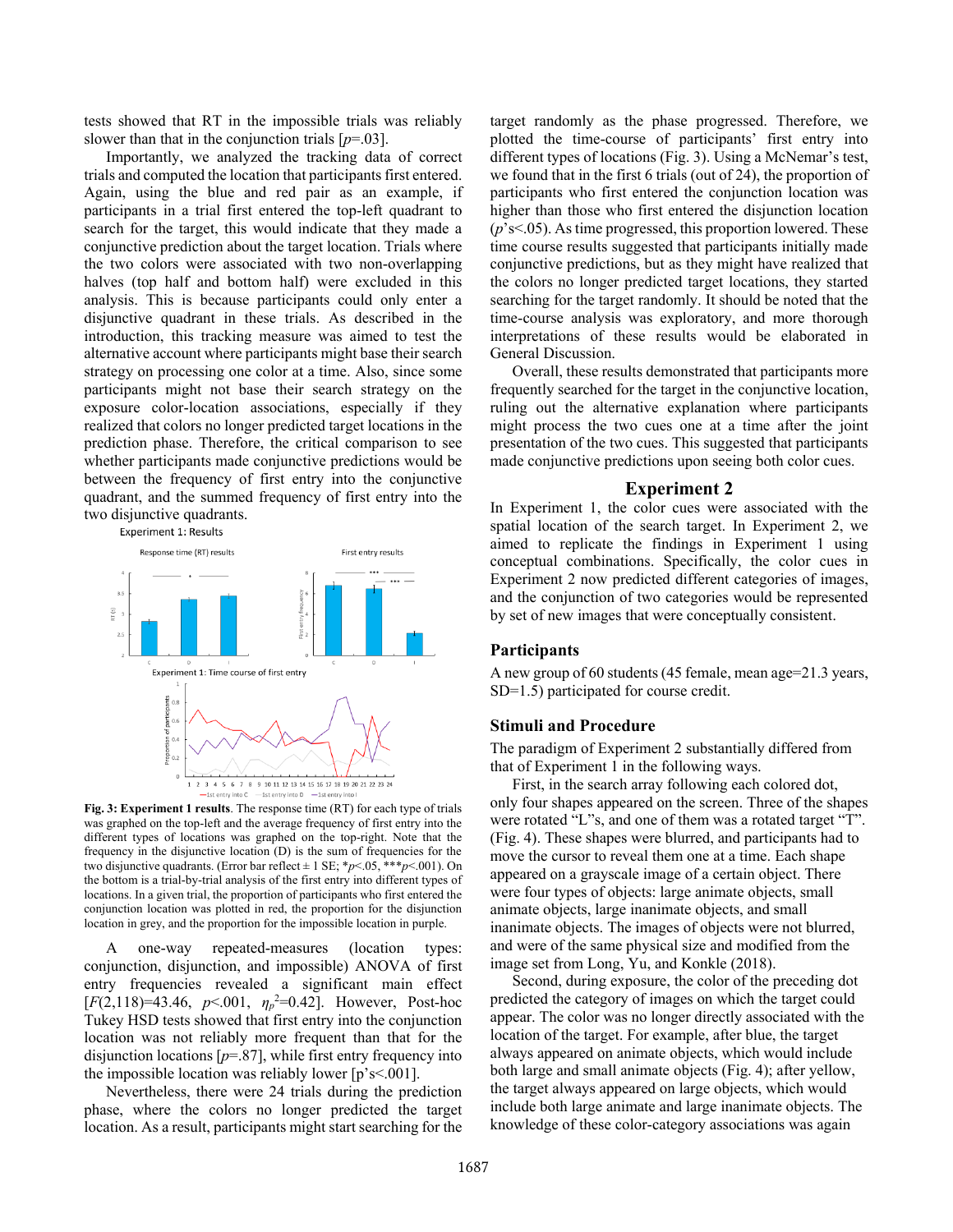explicit. The locations of the four types of object images were randomized for each trial, and the specific colorcategory associations were randomized across participants.

Lastly, in the prediction phase that followed the exposure, participants again saw the joint presentation of two dots on the screen, followed by the search array (Fig. 4). The color of the dots no longer predicted on which category of images the target would appear. For each image pair, there were three image types (conjunction, disjunction, and impossible) following their joint presentation (Fig. 4). New images for each category were used. Participants' response time and cursor movements were again recorded for analysis. We did not present image pairs that did not overlap in their associated outcome. For example, blue-red pair was not presented, because blue and red were associated with animate and inanimate objects, respectively, and these two categories had no overlap. This resulted in 4 color pairs, and the target appeared once on each of the four image types after each color pair, resulting in 16 trials in the prediction phase.



**Fig. 4: Experiment 2 paradigm**. During exposure, participants viewed search arrays following each colored dot. Four shapes (3 "L"s and a target "T") appeared on four different types of object images. These shapes were blurred and participants had to move the cursor to reveal them. Each color predicted on which category of object images the target would appear. During the prediction phase, participants again saw the joint presentation of two colored dots before each search array. The target appeared on all images with equal frequency. Following each pair of colors, there were three types of images: conjunction (C), disjunction (D), and impossible (I). Illustrated here are only examples of possible color-category associations.

#### **Results and Discussion**

Data from 12 participants were taken out due to low accuracy. The accuracy of the remaining participants was 99%.

We first analyzed the responses time (RT) of correct trials in the prediction phase (Fig. 5). A one-way repeatedmeasures (image types: conjunction, disjunction, and impossible) ANOVA revealed a significant main effect  $[F(2,118)=9.20, p<.001, \eta_p^2=0.13]$ . Post-hoc Tukey HSD tests showed that RT in the conjunction trials was reliably faster than that in the disjunction and impossible trials [*p's*<.01].

Then, we analyzed the tracking data of correct trials and computed the images participants first checked for the target. Again, for the blue and yellow pair, if participants first checked the large animate image to search for the target, this would indicate that they made a conjunctive prediction about the target appearance. A one-way repeated-measures ANOVA of first entry frequencies revealed a significant main effect of image types  $[F(2,118)=25.08, p<.001, \eta_p^2=0.30]$ . However, Post-hoc Tukey HSD tests showed that first entry for conjunction images was not reliably more frequent than that for disjunction images  $[p=76]$  (Fig. 5).



**Fig. 5: Experiment 2 results**. The response time (RT) for each type of trials was graphed on the top-left and the average frequency of first entry into the different types of images was graphed on the top-right (Error bar reflect  $\pm 1$ ) SE;  $**p<.01$ ,  $***p<.001$ ). On the bottom is a trial-by-trial (x-axis) analysis of the first entry into different types of images.

We again plotted the time-course of participants' first entry into different types of images (Fig. 5). We found that in trials 2-6 (out of 16), the proportion of participants who first entered the conjunction image was higher than those who first entered disjunction images, and this difference was reliable for trials 3-5 (*p*'s<.05). As time progressed, this difference dissipated. These time course results again suggested that participants initially made conjunctive predictions, but as they might have realized that the colors no longer predicted target images, they started searching for the target randomly.

Overall, these results demonstrated that participants were more likely to search for the target on the conjunctive images. This suggested that conjunctive predictions can be made not only for spatial combinations, but also for conceptual combinations of overlapping categories.

# **Experiment 3**

The previous two experiments employed RT measures as well as attention tracking analyses. Consistent with Yu and Zhao (2020), the results showed that participants made conjunctive predictions that represented the overlap of the outcomes associated with the two joint cues. Experiment 3 examined the reverse of such conjunction. That is, after learning that two joint cues were associated with an outcome, what do people predict when seeing one of the cues alone?

### **Participants**

60 students (38 female, mean age=20.2 years, SD=2.5) participated for course credit.

#### **Stimuli and Procedure**

The stimuli and procedure in the experiment were mostly the same as those in Experiment 1, except for two important differences.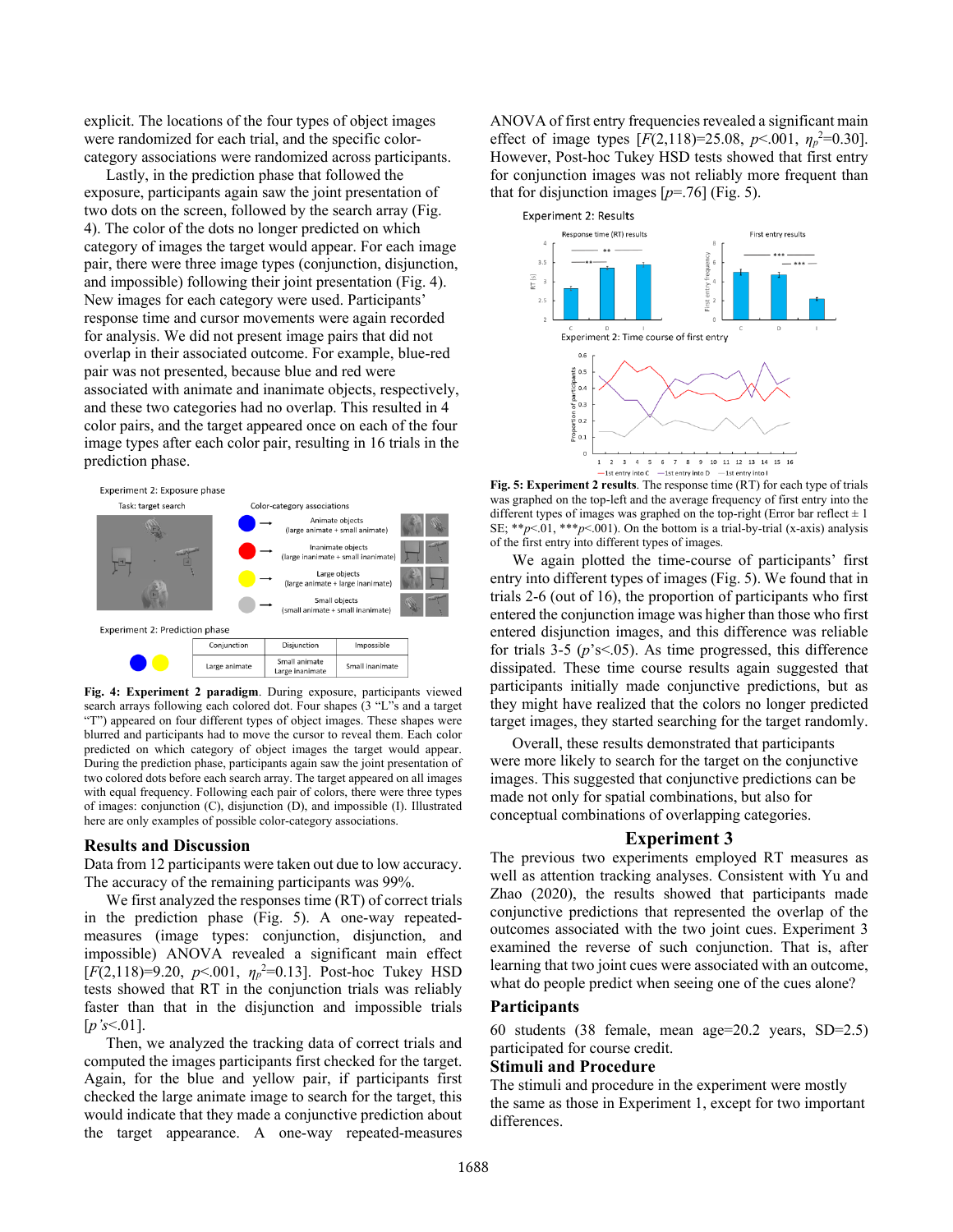First, during the exposure, participants saw paired colored dots presented jointly on the screen. The same four colors were used, and grouped into two pairs. The target search task was the same following each pair. The two color pairs predicted that the target would appear in two non-overlapping halves of the screen (e.g., if the blue-red pair predicted the top half, then the yellow-grey pair predicted the bottom half). During exposure, there were trials with single dots as well. A single dot was randomly selected from each pair, and it predicted that the target would appear in a quadrant that was a subset of its color pair's association. For example, after blue and red, the target always appeared on the top of the array; so after blue, the target would always appear in the top-left/topright quadrant of the array. Each color pair and single dot was presented 10 times, resulting in 40 trials. The knowledge of the color-location associations was again explicit. The order of the color pair and single dot trials was randomized.



**Fig. 6. Experiment 3 paradigm**. During exposure, a color pair predicted that the target would appear in one half of the array (e.g., blue-red predicted the top half). There were two pairs in total, and the other pair predicted a non-overlapping half (e.g., the bottom half). A single colored dot from each color pair predicted that the target would appear in a quadrant, which is a subset of its pair's associated location (e.g., blue predicted the top-left quadrant). During the prediction phase, the other single color from each pair (e.g., red) was presented alone, and the target appeared in all four quadrants with equal frequency following the single color. For red, it was not associated with the bottom half during exposure, making the bottom half the impossible location (I). The top-left quadrant was associated with red through the blue-red pair, making it the associated location (A). The topright was also associated with the blue-red pair, but not blue alone. So if blue's associated outcome was subtracted from blue-red pair's associated outcome, participants would predict the target to appear in the top-right quadrant, making the top-right the subtracted location (S).

Next, during the prediction phase, the other single colored dot from each pair was presented on the screen. These were the single dots that were never presented alone during exposure. Again, following each single dot, the target appeared in all four quadrants once, resulting in 8 trials in total. There were three types of locations (Fig. 6). Take the red color, the bottom half was never associated with the bluered pair, so it would be the impossible location (I). Both the top-left and top-right quadrants were associated the blue-red pair during exposure, but blue alone was associated with the top-left quadrant. So if participants subtracted blue's associated outcome from the pair's associated outcome, they would predict that the target should appear in the top-right quadrant. Therefore, the top-left quadrant would be the subtracted location (S). The remaining top-left quadrant was the associated location (A), since it was associated with both the red-blue pair and blue alone during exposure.

# **Results and Discussion**

Data from 6 participants were taken out due to low overall accuracy. The resulting accuracy was 98%.

As before, we analyzed RT of correct trials in the prediction phase (Fig. 7). Take the red dot for example, if RT was faster in the top-right quadrant (location S) than the other quadrants, it would indicate that participants made a prediction based subtracting blue's associated outcome from the blue-red pair's associated outcome. If RT was not different in the topright (location S) and top-left (location A) quadrants, this would suggest that participants made predictions based all outcomes that were previously associated with the blue-red pair. A one-way repeated-measures ANOVA revealed a main effect of location type  $[F(2,118)=9.17, p<.001, \eta_p^2=0.13]$ . Post-hoc Tukey HSD tests showed that the only difference in RT was that RT in the impossible location was reliably slower than that in the subtracted location (S) or the associated location (A) [*p'*s<.01].

Then, we analyzed the tracking data of correct trials and computed the locations participants first searched for the target. There were two impossible quadrants (I), and for each participant, we took the mean frequency of first entry into the two quadrants rather than the sum. Then, this frequency was averaged across participants. This differed from how we computed frequency for the disjunction location in Experiment 1, because the impossible locations were never associated with any color. A one-way repeated-measures ANOVA of first entry frequencies revealed a significant main effect of location types  $[F(2,118)=11.17, p<.001, \eta_p^2=0.17]$ . Again, post-hoc Tukey HSD tests showed that the only difference was that frequency in the impossible location was reliably lower than that in the subtracted location (S) or the associated location (A) [*p'*s<.01].

Overall, these results suggested that participants' predictions were based on associations learned during exposure, but their predictions were not based on subtracting single color's associated outcome from the corresponding color pair's associated outcome.



**Fig. 7: Experiment 3 results**. The RT for each type of trial was graphed on the left, the frequency of entry into the three types of locations was graphed at the center, and on the right is a trial-by-trial analysis of the first entry into different types of location. (Error bar reflect  $\pm$  1 SE; \*\**p*<.01, \*\*\**p*<.001).

#### **General Discussion**

In this study, we examined how predictions were made in the presence of two objects that were associated with two different outcomes. Using a visual search paradigm, unique colors or color pairs predicted a specific location of the target in the search array (Experiments 1 and 3) or they predicted target appearance on a specific category of images (Experiment 2) in the exposure phase. In the prediction phase, we examined where the target was expected to appear when two colored dots (Experiments 1 and 2) or a single dot (Experiment 3) were presented to participants for the first